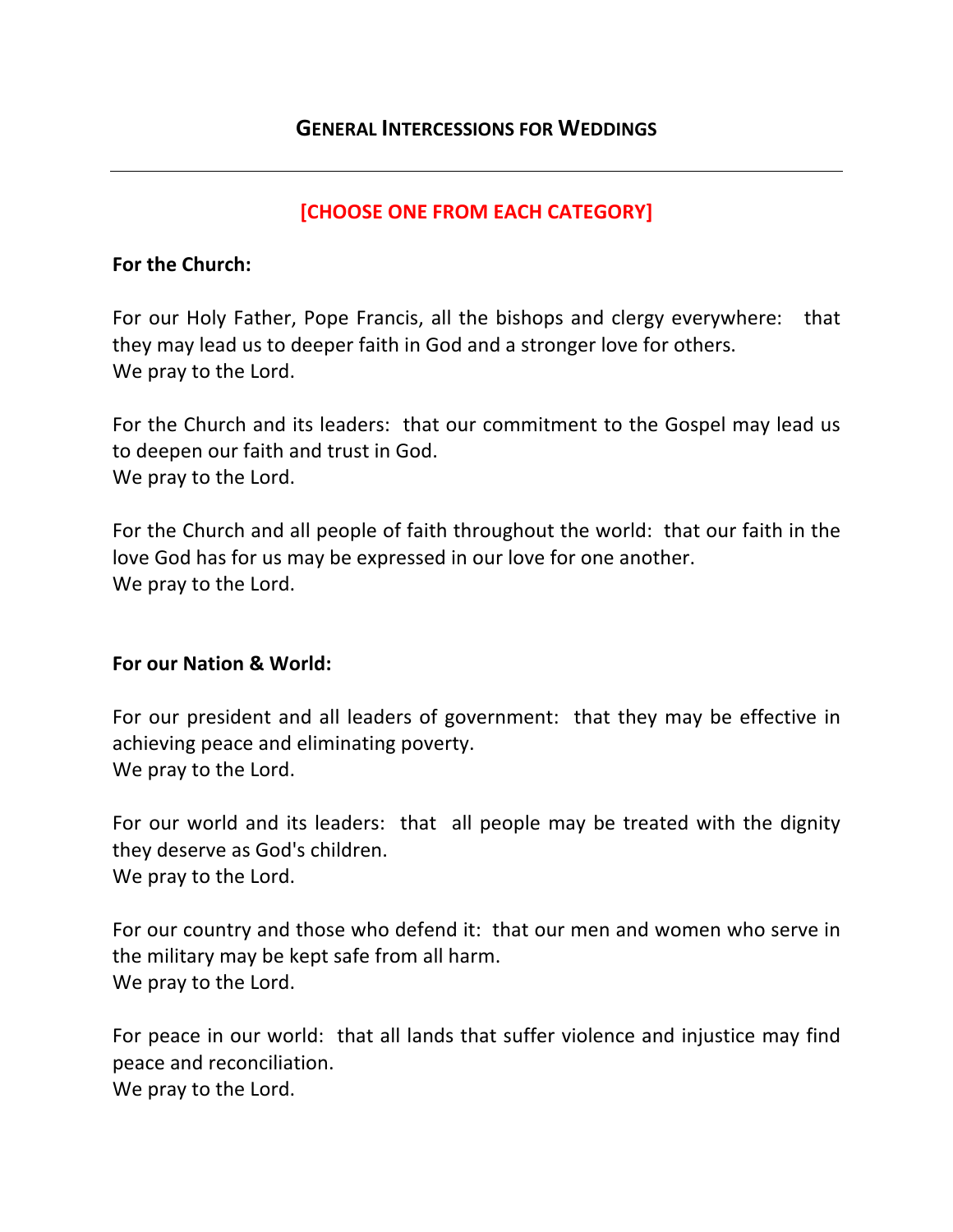# **For the Sick & Suffering:**

For those who are sick, lonely, discouraged, or oppressed: that they may be strengthened by God's help and aided by their friends. We pray to the Lord.

For those who are sick, lonely or depressed: that they may be strengthened by God's love and aided by friends and family. We pray to the Lord.

For the poor, the homeless, and for those who are unemployed: that our care and concern for those in need may be a sign of God's love. We pray to the Lord.

### **For Marriage & Vocations:**

For all married couples: that they may continue to give, be able to forgive, and find happiness deepen with the passing of each day. We pray to the Lord.

For all single people who look forward to a vocation full of life and full of love. We pray to the Lord.

For all those preparing for the Sacrament of Marriage: that they may grow in wisdom and grace, and see their vocation to married life as a sign of God's love. We pray to the Lord.